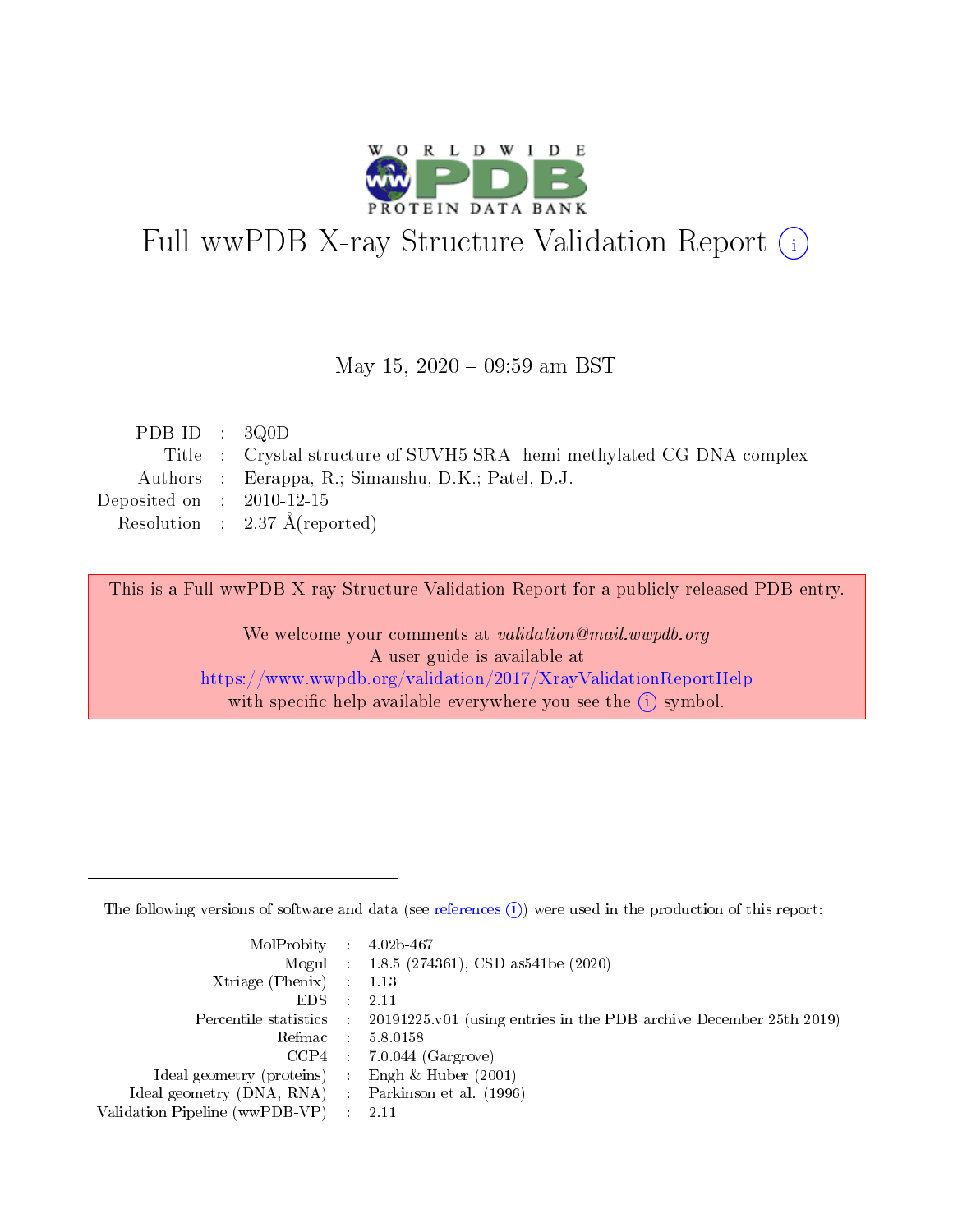# 1 [O](https://www.wwpdb.org/validation/2017/XrayValidationReportHelp#overall_quality)verall quality at a glance  $(i)$

The following experimental techniques were used to determine the structure: X-RAY DIFFRACTION

The reported resolution of this entry is 2.37 Å.

Percentile scores (ranging between 0-100) for global validation metrics of the entry are shown in the following graphic. The table shows the number of entries on which the scores are based.



| Metric                | Whole archive<br>$(\#\mathrm{Entries})$ | Similar resolution<br>$(\#\text{Entries},\,\text{resolution}\,\,\text{range}(\textup{\AA}))$ |
|-----------------------|-----------------------------------------|----------------------------------------------------------------------------------------------|
| $R_{free}$            | 130704                                  | $5509 (2.40 - 2.36)$                                                                         |
| Clashscore            | 141614                                  | $6082(2.40-2.36)$                                                                            |
| Ramachandran outliers | 138981                                  | $5973(2.40-2.36)$                                                                            |
| Sidechain outliers    | 138945                                  | $5975(2.40-2.36)$                                                                            |
| RSRZ outliers         | 127900                                  | $5397(2.40-2.36)$                                                                            |

The table below summarises the geometric issues observed across the polymeric chains and their fit to the electron density. The red, orange, yellow and green segments on the lower bar indicate the fraction of residues that contain outliers for  $>=3, 2, 1$  and 0 types of geometric quality criteria respectively. A grey segment represents the fraction of residues that are not modelled. The numeric value for each fraction is indicated below the corresponding segment, with a dot representing fractions <=5% The upper red bar (where present) indicates the fraction of residues that have poor fit to the electron density. The numeric value is given above the bar.

| Mol     | Chain | $\vert$ Length |     |     | Quality of chain |     |           |     |
|---------|-------|----------------|-----|-----|------------------|-----|-----------|-----|
|         | А     | 167            | 5%  | 60% |                  | 22% | $\bullet$ | 13% |
|         | Χ     | 167            | 5%  | 59% |                  | 22% |           | 16% |
| റ       | В     | 10             | 10% | 40% |                  | 50% |           |     |
| 2<br>Æ. |       | 10             | 10% |     | 80%              |     |           | 10% |

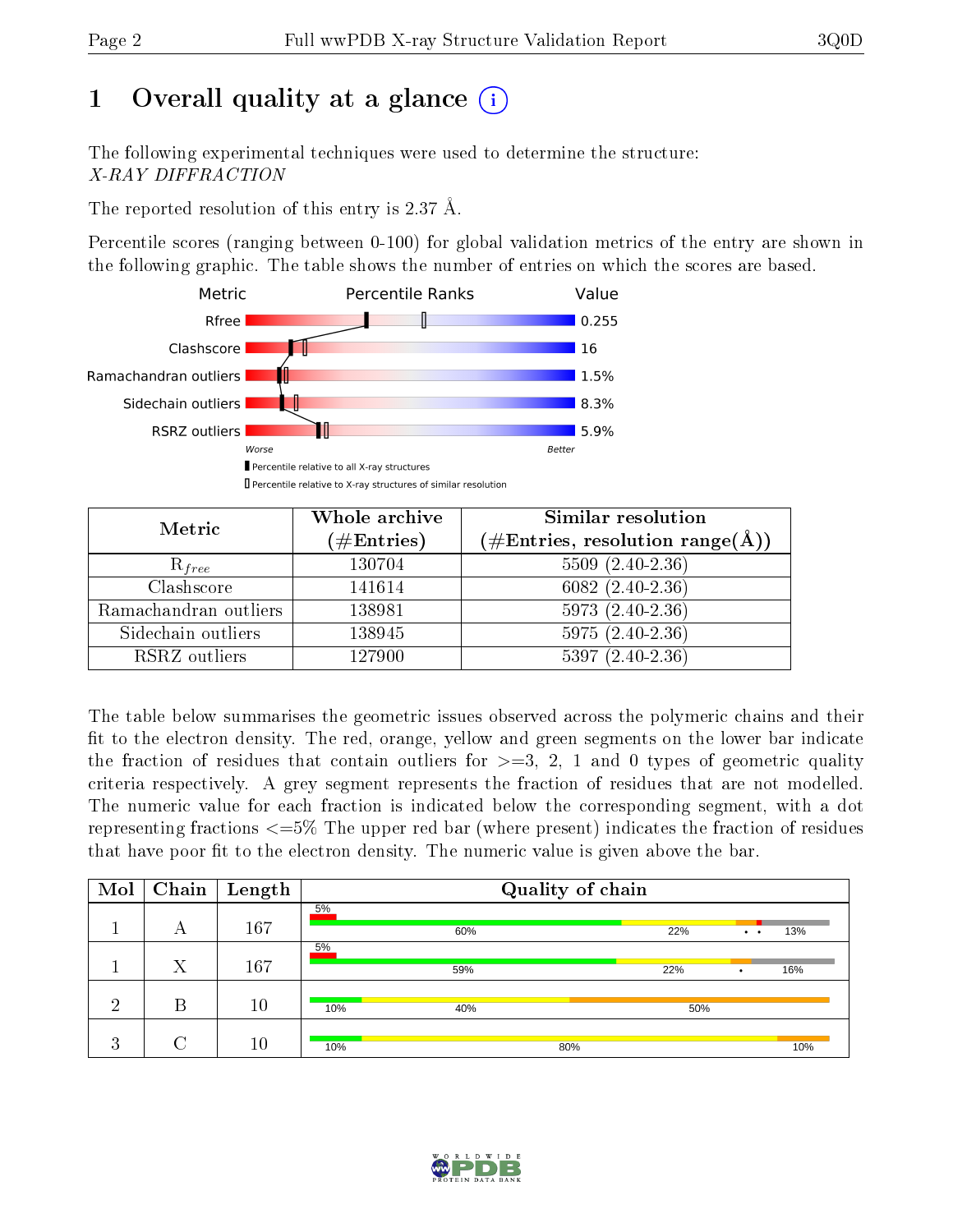# 2 Entry composition  $\binom{1}{1}$

There are 5 unique types of molecules in this entry. The entry contains 3035 atoms, of which 0 are hydrogens and 0 are deuteriums.

In the tables below, the ZeroOcc column contains the number of atoms modelled with zero occupancy, the AltConf column contains the number of residues with at least one atom in alternate conformation and the Trace column contains the number of residues modelled with at most 2 atoms.

• Molecule 1 is a protein called Histone-lysine N-methyltransferase, H3 lysine-9 specific SUVH5.

| Mol | Chain   Residues |           |               | Atoms |       |  | ZeroOcc   AltConf   Trace |  |
|-----|------------------|-----------|---------------|-------|-------|--|---------------------------|--|
|     | 140              | Total C N |               |       |       |  |                           |  |
|     |                  | 1066-     | 678 182 204 2 |       |       |  |                           |  |
|     | 145              | Total C N |               |       |       |  |                           |  |
|     |                  | 1107      | 703.          | 189   | 213 2 |  |                           |  |

• Molecule 2 is a DNA chain called DNA  $(5^{\circ}$ -D(\*TP\*CP\*AP\*(5CM)P\*GP\*TP\*CP\*AP\*  $G$ )-3').

| Mol | ${\bf Chain}$ | $\,$ Residues | Atoms        |     |    | $ZeroOcc \mid AltConf \mid$ | $^\mathrm{+}$ Trace |  |  |
|-----|---------------|---------------|--------------|-----|----|-----------------------------|---------------------|--|--|
|     |               | $10\,$        | Total<br>400 | 194 | 70 |                             |                     |  |  |

• Molecule 3 is a DNA chain called DNA  $(5^{\circ}D(*CP*TP*GP*AP*CP*GP*TP*GP*GP*GP*GP*GP*GP*AP*)$ -3 ').

| Mol | $Chain   Residues$ | Atoms                 |     |    | ZeroOcc   AltConf   Trace |  |        |  |
|-----|--------------------|-----------------------|-----|----|---------------------------|--|--------|--|
|     | $10\,$             | $\text{Total}$<br>410 | 196 | 80 | 116                       |  | $10\,$ |  |

Molecule 4 is CHLORIDE ION (three-letter code: CL) (formula: Cl).

|  | $\text{Mol}$   Chain   Residues | Atoms | ZeroOcc   AltConf |
|--|---------------------------------|-------|-------------------|
|  |                                 | Total |                   |

• Molecule 5 is water.

|  | Mol   Chain   Residues | Atoms               | ZeroOcc   AltConf |
|--|------------------------|---------------------|-------------------|
|  | 99                     | Total O<br>22<br>22 |                   |
|  |                        | Total O             |                   |

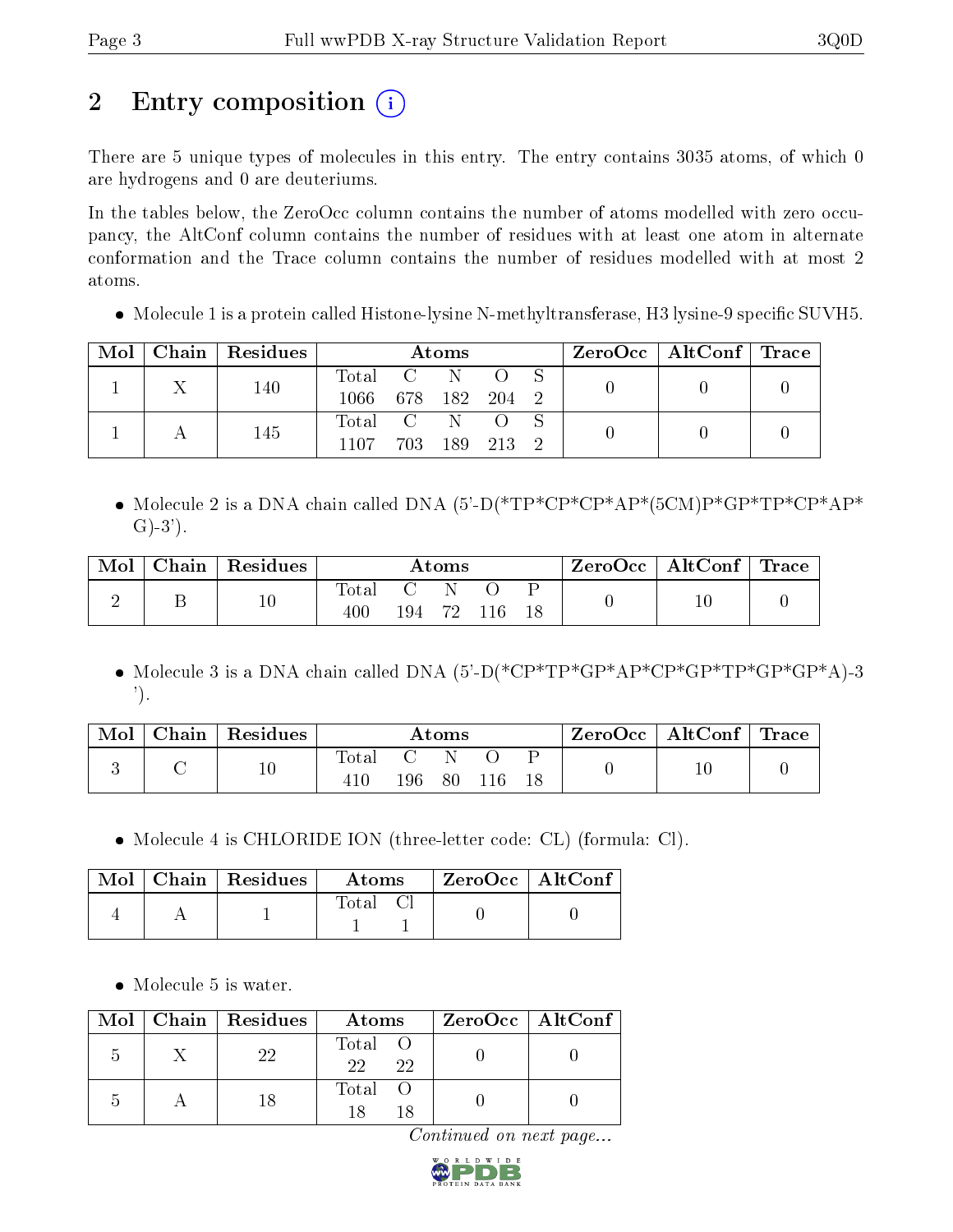Continued from previous page...

|  | Mol   Chain   Residues | Atoms   | $ZeroOcc \   \ AltConf \  $ |
|--|------------------------|---------|-----------------------------|
|  |                        | Total O |                             |
|  |                        | Total O |                             |

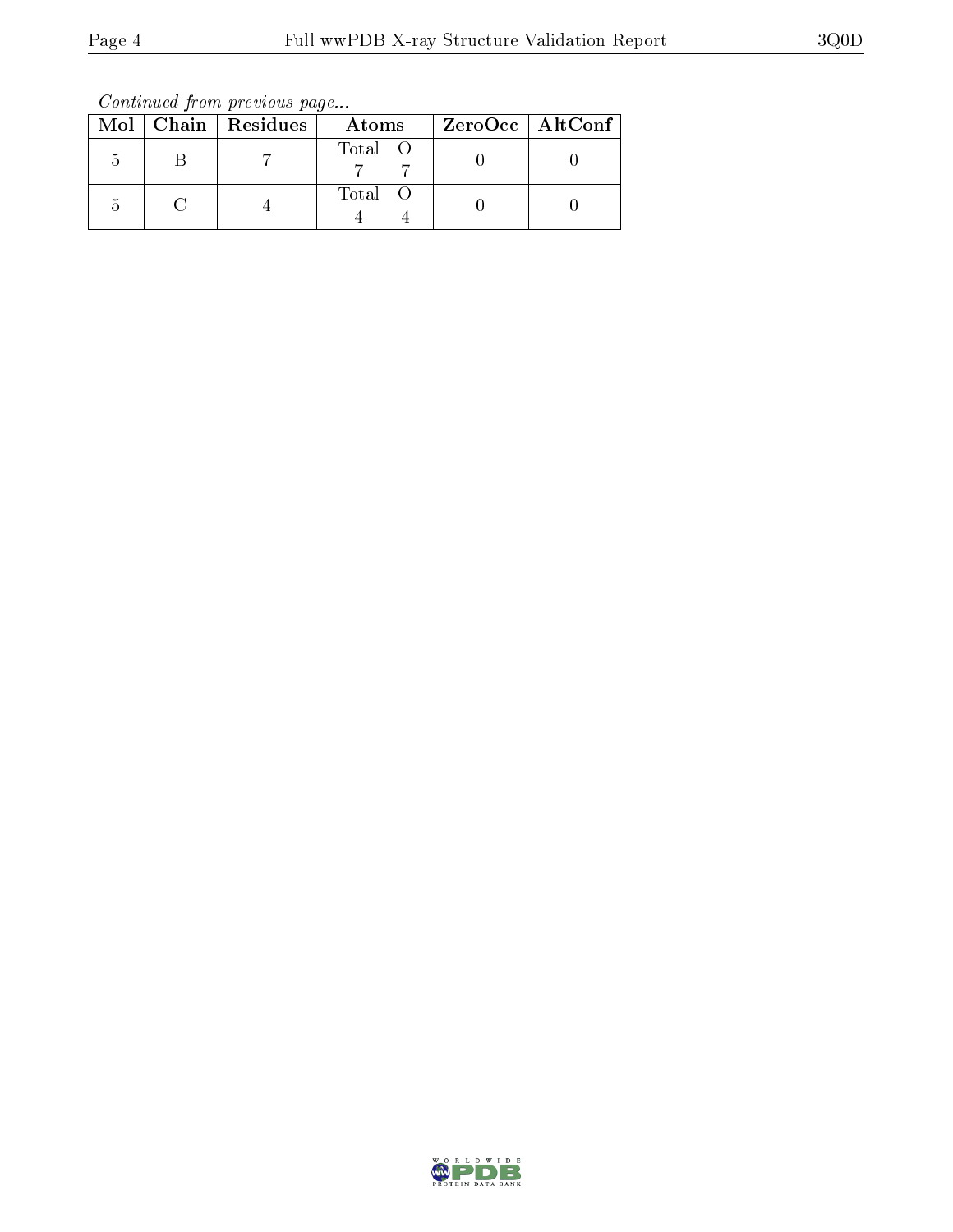# 3 Residue-property plots  $(i)$

These plots are drawn for all protein, RNA and DNA chains in the entry. The first graphic for a chain summarises the proportions of the various outlier classes displayed in the second graphic. The second graphic shows the sequence view annotated by issues in geometry and electron density. Residues are color-coded according to the number of geometric quality criteria for which they contain at least one outlier: green  $= 0$ , yellow  $= 1$ , orange  $= 2$  and red  $= 3$  or more. A red dot above a residue indicates a poor fit to the electron density (RSRZ  $>$  2). Stretches of 2 or more consecutive residues without any outlier are shown as a green connector. Residues present in the sample, but not in the model, are shown in grey.

• Molecule 1: Histone-lysine N-methyltransferase, H3 lysine-9 specific SUVH5





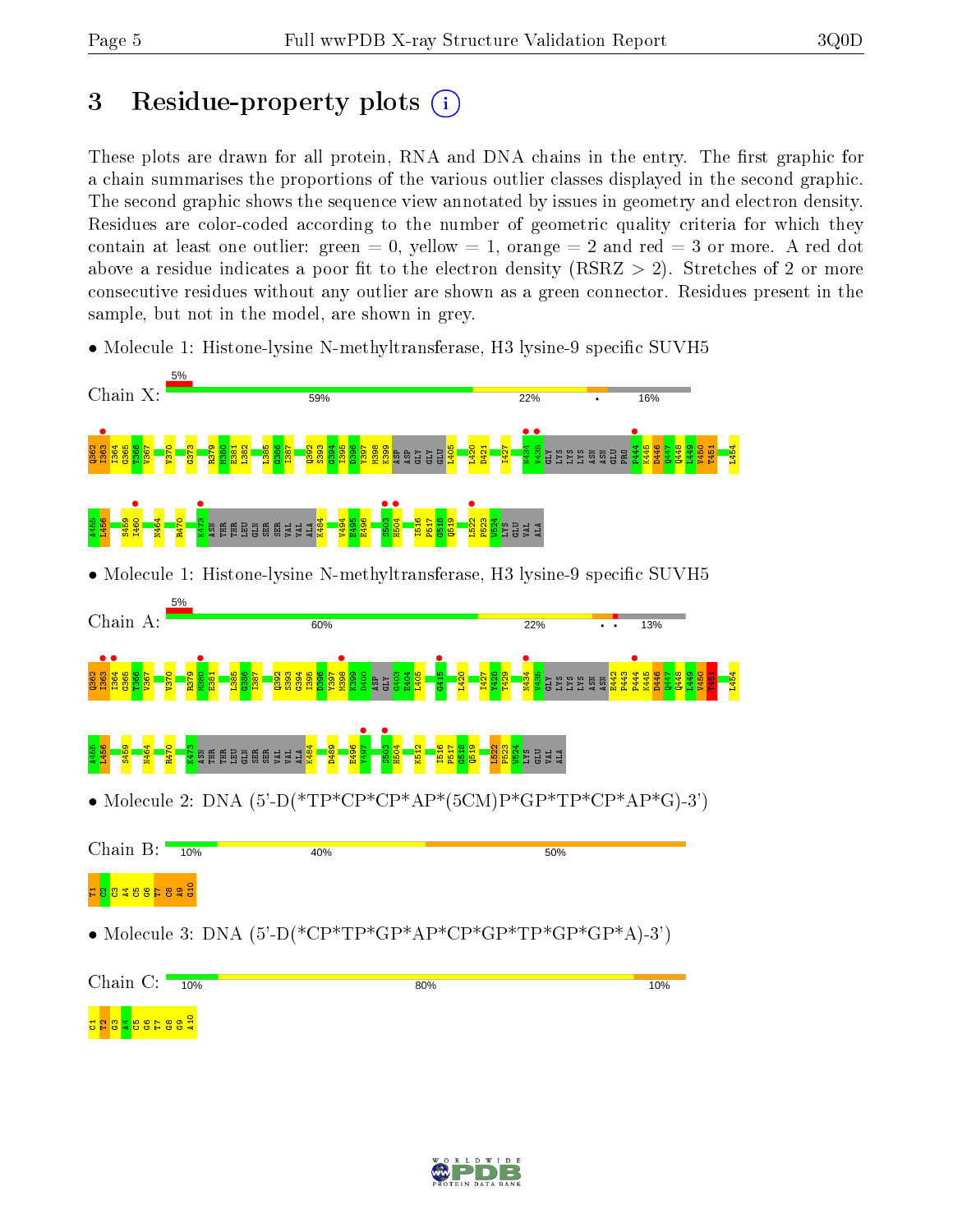# 4 Data and refinement statistics  $(i)$

| Property                                                         | Value                                                    | Source     |
|------------------------------------------------------------------|----------------------------------------------------------|------------|
| Space group                                                      | $\overline{P}$ 42                                        | Depositor  |
| Cell constants                                                   | 76.38Å 76.38Å 74.25Å                                     |            |
| a, b, c, $\alpha$ , $\beta$ , $\gamma$                           | $90.00^\circ$<br>$90.00^\circ$<br>$90.00^\circ$          | Depositor  |
| Resolution $(\AA)$                                               | $-2.37$<br>19.09                                         | Depositor  |
|                                                                  | 43.68<br>$-2.36$                                         | <b>EDS</b> |
| % Data completeness                                              | 98.8 (19.09-2.37)                                        | Depositor  |
| (in resolution range)                                            | 98.5 (43.68-2.36)                                        | <b>EDS</b> |
| $R_{merge}$                                                      | $0.07\,$                                                 | Depositor  |
| $\frac{R_{sym}}{{}1}$                                            | $0.07\,$                                                 | Depositor  |
|                                                                  | $1.56$ (at 2.37Å)                                        | Xtriage    |
| Refinement program                                               | PHENIX (phenix.refine)                                   | Depositor  |
|                                                                  | 0.263<br>$\overline{0.225}$ ,                            | Depositor  |
| $R, R_{free}$                                                    | 0.216<br>, 0.255                                         | DCC        |
| $\mathcal{R}_{free}$ test set                                    | $882$ reflections $(5.07\%)$                             | wwPDB-VP   |
| Wilson B-factor $(A^2)$                                          | 58.8                                                     | Xtriage    |
| Anisotropy                                                       | 0.102                                                    | Xtriage    |
| Bulk solvent $k_{sol}(\text{e}/\text{A}^3), B_{sol}(\text{A}^2)$ | 0.27, 40.2                                               | <b>EDS</b> |
| L-test for twinning <sup>2</sup>                                 | $\langle  L  \rangle = 0.48, \langle L^2 \rangle = 0.31$ | Xtriage    |
|                                                                  | $0.026$ for $-h,-1,-k$                                   |            |
|                                                                  | $0.021$ for $-h, l, k$                                   |            |
| Estimated twinning fraction                                      | $0.024$ for $1, -k, h$                                   | Xtriage    |
|                                                                  | $0.027$ for $-l,-k,-h$                                   |            |
|                                                                  | $0.468$ for $h, -k, -l$                                  |            |
| $F_o, F_c$ correlation                                           | 0.94                                                     | <b>EDS</b> |
| Total number of atoms                                            | 3035                                                     | wwPDB-VP   |
| Average B, all atoms $(A^2)$                                     | $57.0\,$                                                 | wwPDB-VP   |

Xtriage's analysis on translational NCS is as follows: The largest off-origin peak in the Patterson function is  $4.87\%$  of the height of the origin peak. No significant pseudotranslation is detected.

<sup>&</sup>lt;sup>2</sup>Theoretical values of  $\langle |L| \rangle$ ,  $\langle L^2 \rangle$  for acentric reflections are 0.5, 0.333 respectively for untwinned datasets, and 0.375, 0.2 for perfectly twinned datasets.



<span id="page-5-1"></span><span id="page-5-0"></span><sup>1</sup> Intensities estimated from amplitudes.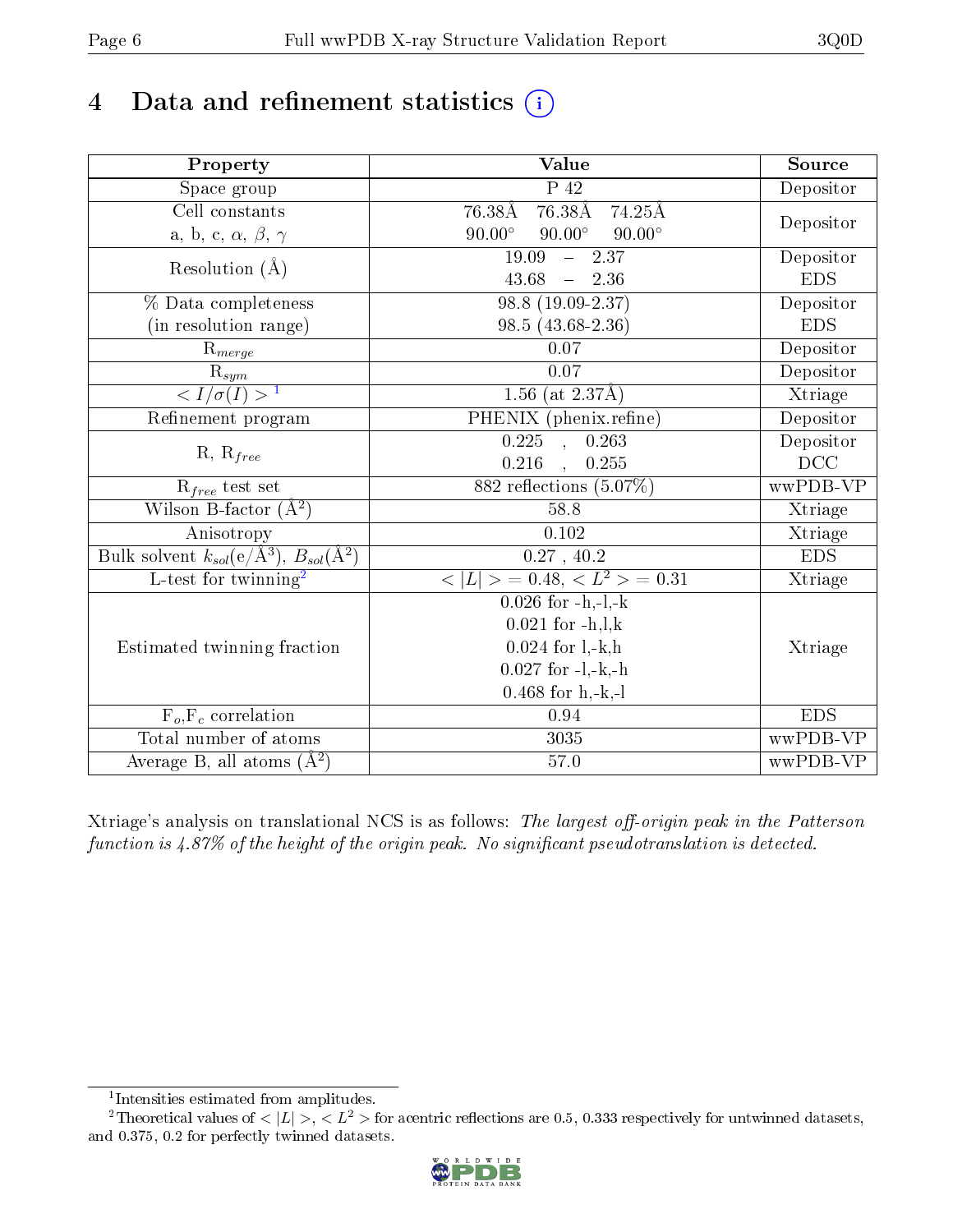# 5 Model quality  $(i)$

## 5.1 Standard geometry  $(i)$

Bond lengths and bond angles in the following residue types are not validated in this section: 5CM, CL

The Z score for a bond length (or angle) is the number of standard deviations the observed value is removed from the expected value. A bond length (or angle) with  $|Z| > 5$  is considered an outlier worth inspection. RMSZ is the root-mean-square of all Z scores of the bond lengths (or angles).

| Mol            | Chain |      | Bond lengths        | Bond angles |                              |  |
|----------------|-------|------|---------------------|-------------|------------------------------|--|
|                |       | RMSZ | $\# Z  > 5$         | RMSZ        | # $ Z >5$                    |  |
|                |       | 0.49 | 0/1126              | 0.69        | 0/1527                       |  |
|                | Х     | 0.48 | 0/1084              | 0.70        | 0/1471                       |  |
| $\overline{2}$ | В     | 1.46 | $2/400$ $(0.5\%)$   | 1.51        | $(2.0\%)$<br>12/608          |  |
| 3              | C     | 0.66 | 0/460               | 1.27        | $6/708$ $(0.8\%)$            |  |
| All            | All   | 0.72 | $(0.1\%)$<br>2/3070 | 0.96        | $^{\prime}4314$<br>$(0.4\%)$ |  |

All (2) bond length outliers are listed below:

| Mol | Chain   Res   Type |    | $\vert$ Atoms |         | Observed $(A)$ Ideal $(A)$ |      |
|-----|--------------------|----|---------------|---------|----------------------------|------|
|     |                    | DΑ | $P-O5'$       | $-5.38$ | 1.54                       | 1.59 |
|     |                    |    | $P-O5'$       | $-5.38$ | 1.54                       | 1.59 |

| Mol            | Chain          | Res   | <b>Type</b> | $\rm{Atoms}$          | Z       | Observed $(°)$ | $\text{Ideal}({}^o)$ |
|----------------|----------------|-------|-------------|-----------------------|---------|----------------|----------------------|
| 2              | Β              | 8[A]  | DC          | $O4'$ -C1'-N1         | $-6.48$ | 103.46         | 108.00               |
| $\overline{2}$ | $\overline{B}$ | 8 B   | DC          | $O4'$ -C1'-N1         | $-6.48$ | 103.46         | 108.00               |
| 3              | $\mathcal{C}$  | 2[A]  | DТ          | N3-C4-O4              | 5.88    | 123.43         | 119.90               |
| 3              | С              | 2 B   | DT          | N3-C4-O4              | 5.88    | 123.43         | 119.90               |
| $\overline{2}$ | Β              | 10[A] | DG          | $C3'-C2'-C1'$         | $-5.81$ | 95.53          | 102.50               |
| $\overline{2}$ | B              | 10[B] | DG          | $C3'-C2'-C1'$         | $-5.81$ | 95.53          | 102.50               |
| $\overline{2}$ | B              | 7[A]  | DT          | $C1'$ - $O4'$ - $C4'$ | $-5.70$ | 104.40         | 110.10               |
| $\overline{2}$ | B              | 7[B]  | DT          | $C1'$ - $O4'$ - $C4'$ | $-5.70$ | 104.40         | 110.10               |
| 3              | C              | 5[A]  | DC          | $O4'$ -C1'-N1         | $-5.68$ | 104.02         | 108.00               |
| 3              | $\rm C$        | 5 B   | DC          | $O4'$ -C1'-N1         | $-5.68$ | 104.02         | 108.00               |
| $\overline{2}$ | B              | 1[A]  | DТ          | N3-C4-O4              | 5.24    | 123.04         | 119.90               |
| $\overline{2}$ | B              | 1[B]  | DT          | N3-C4-O4              | 5.24    | 123.04         | 119.90               |
| $\overline{2}$ | B              | 1[A]  | DΤ          | $C5-C4-O4$            | $-5.13$ | 121.31         | 124.90               |
| 2              | B              | 1 B   | DT          | $C5-C4-O4$            | $-5.13$ | 121.31         | 124.90               |
| $\overline{2}$ | B              | 7[A]  | DT          | $O4'$ -C1'-C2'        | $-5.13$ | 101.79         | 105.90               |

All (18) bond angle outliers are listed below:

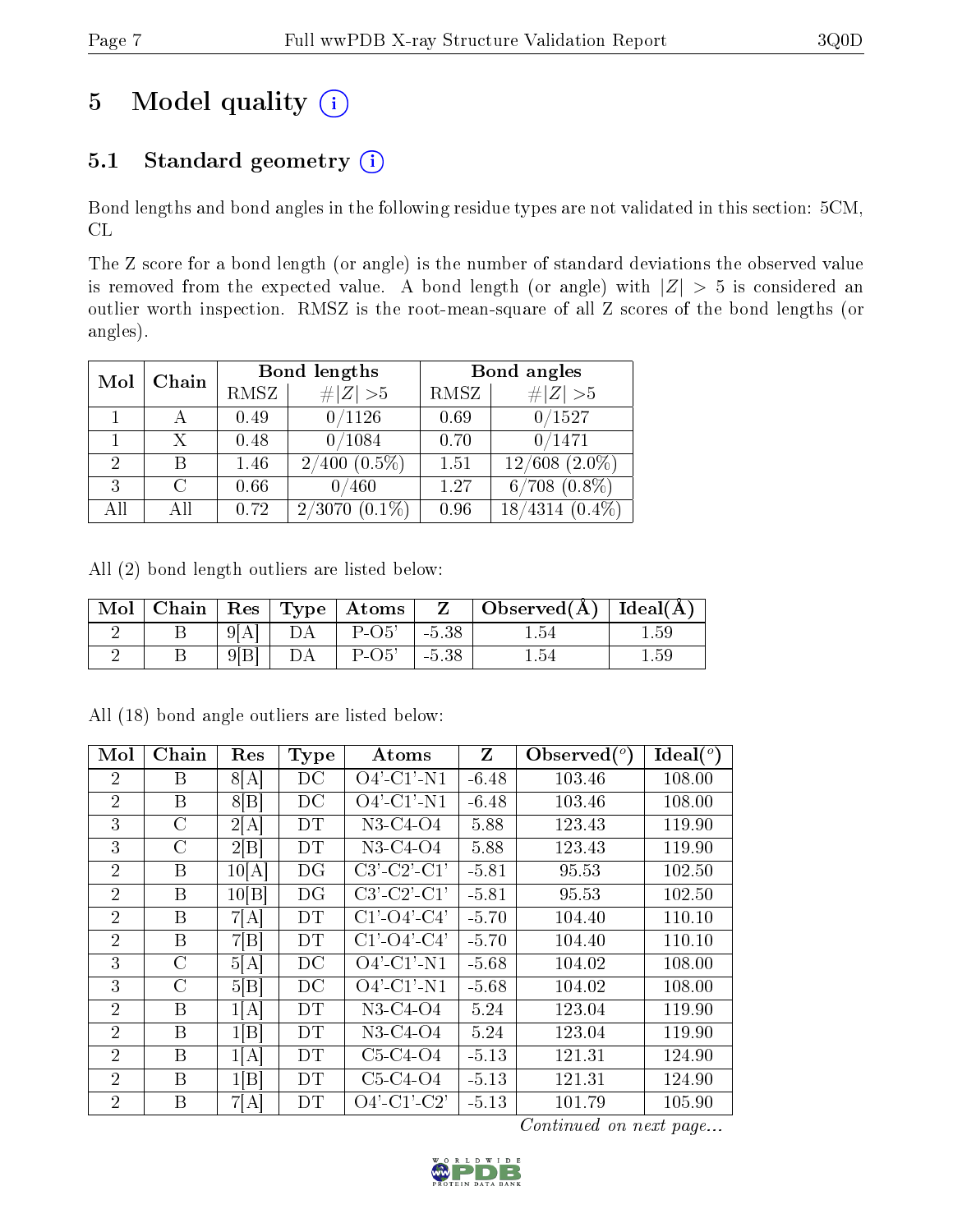| Mol | ${\bf Chain}$ | Res | Tvpe | Atoms          |         | Observed $(°)$ | Ideal( $^o$ ) |
|-----|---------------|-----|------|----------------|---------|----------------|---------------|
|     |               | 7 B |      | $O4'$ -C1'-C2' | $-5.13$ | 101 79         | 105.90        |
|     |               | 2 A |      | $C5-C4-O4$     | $-5.11$ | 121.33         | 124.90        |
|     |               | 2 B |      | $C5-C4-O4$     | $-5.11$ | 121.33         | 124.90        |

Continued from previous page...

There are no chirality outliers.

There are no planarity outliers.

### 5.2 Too-close contacts  $(i)$

In the following table, the Non-H and H(model) columns list the number of non-hydrogen atoms and hydrogen atoms in the chain respectively. The H(added) column lists the number of hydrogen atoms added and optimized by MolProbity. The Clashes column lists the number of clashes within the asymmetric unit, whereas Symm-Clashes lists symmetry related clashes.

| Mol | Chain | Non-H | H (model) | H(added) | <b>Clashes</b> | <b>Symm-Clashes</b> |
|-----|-------|-------|-----------|----------|----------------|---------------------|
|     |       | 1107  |           | 1065     | 35             |                     |
|     | Х     | 1066  |           | 1022     | 29             |                     |
| 2   | В     | 400   |           | 196      | 18             |                     |
| 3   | ∩     | 410   |           | 202      | 15             |                     |
|     | А     |       |           |          |                |                     |
| 5   | А     | 18    |           |          |                |                     |
| 5   | В     |       |           |          |                |                     |
| 5   | C     |       |           |          |                |                     |
| 5   | Χ     | 22    |           |          | റ              |                     |
| All | All   | 3035  |           | 2485     | 85             |                     |

The all-atom clashscore is defined as the number of clashes found per 1000 atoms (including hydrogen atoms). The all-atom clashscore for this structure is 16.

All (85) close contacts within the same asymmetric unit are listed below, sorted by their clash magnitude.

| Atom-1                        | Atom-2                       | Interatomic    | Clash         |
|-------------------------------|------------------------------|----------------|---------------|
|                               |                              | distance $(A)$ | overlap $(A)$ |
| $1:X:\overline{421:ASP:OD2}$  | 5:X:17:HOH:O                 | 1.91           | 0.87          |
| 1:A:379:ARG:HG3               | 3:C:6[B]:DG:H4'              | 1.64           | 0.79          |
| 2:B:9[A]:DA:H2"               | 2:B:10[A]:DG:C8              | 2.26           | 0.69          |
| 3:C:7[A]:DT:H2"               | 3:C:8[A]:DG:C8               | 2.27           | 0.69          |
| 1:X:370:VAL:HG21              | 1: X: 387: ILE: HD11         | 1.77           | 0.66          |
| 1: A:370: VAL:HG21            | 1:A:387:ILE:HD11             | 1.80           | 0.64          |
| 1:A:489:ASP:OD1               | 1:A:522:LEU:HD11             | 1.97           | 0.64          |
| $3:C:6[A]:DG:\overline{H2''}$ | $3:C:7[A]\overline{.DT:H5"}$ | 1.79           | 0.63          |

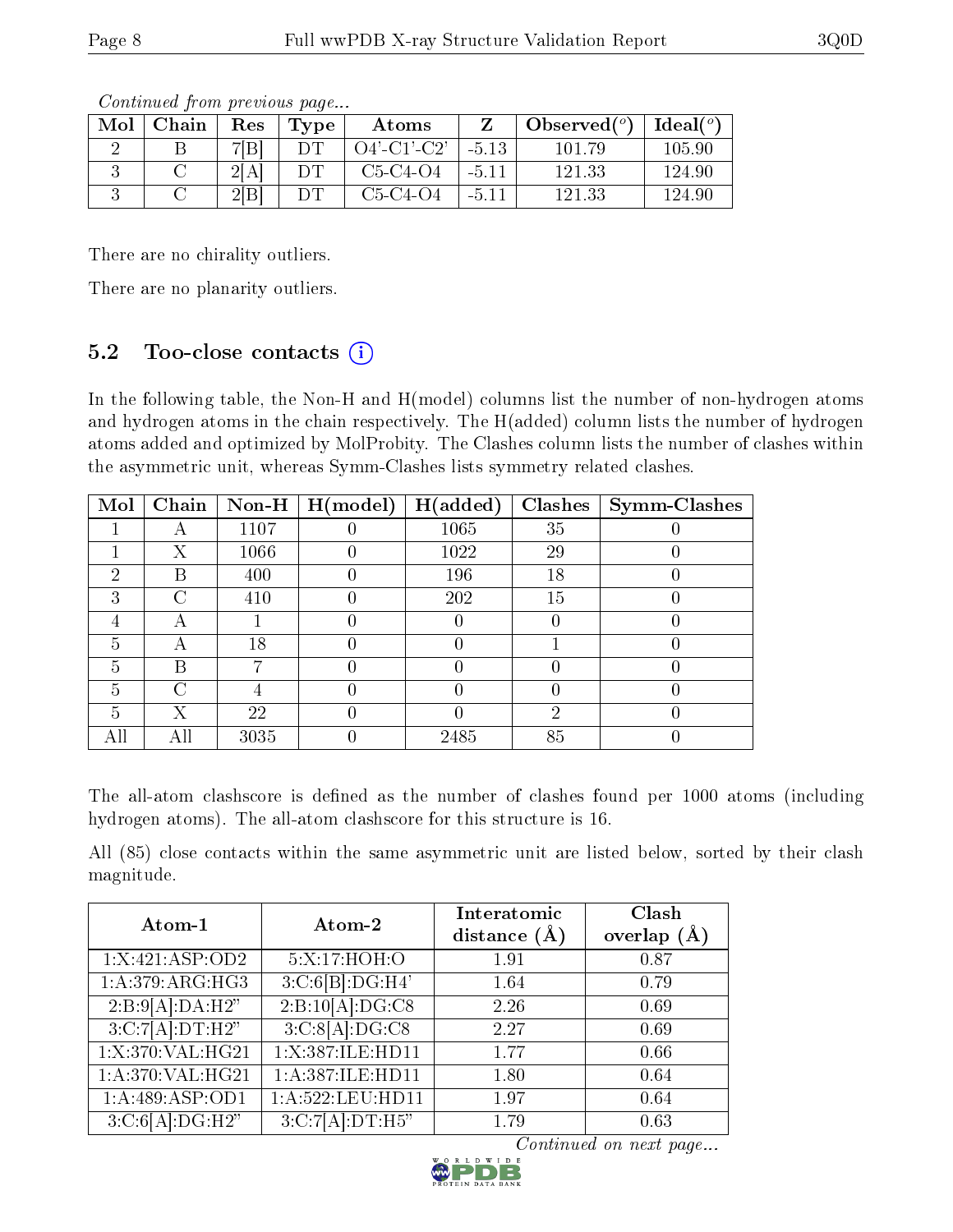| Commaca from previous page   |                                | Interatomic       | Clash         |
|------------------------------|--------------------------------|-------------------|---------------|
| Atom-1                       | Atom-2                         | distance $(\AA)$  | overlap $(A)$ |
| 1:X:392:GLN:OE1              | 2:B:6[A]:DG:N2                 | 2.31              | 0.63          |
| 1: X: 362: GLN: OE1          | 1: X: 398: MET: HB3            | $\overline{2.00}$ | 0.62          |
| $3:C:8[B]\overline{:DG:H2"}$ | 3:C:9[B]:DG:O5'                | 2.01              | 0.60          |
| 2:B:6[B]:DG:H5'              | 2:B:6[B]:DG:H8                 | 1.67              | 0.60          |
| 1: A:364: ILE: HG22          | 1: A: 365: GLY:N               | 2.17              | 0.59          |
| 1:A:362:GLN:OE1              | 1:A:398:MET:HB3                | 2.03              | 0.59          |
| 1:X:364:ILE:HG22             | 1: X: 365: GLY:N               | $2.\overline{16}$ | 0.59          |
| 1:A:434:ASN:ND2              | 1: A:443: PRO:O                | 2.37              | 0.58          |
| 1:X:379:ARG:HG3              | 2:B:6[B]:DG:H4'                | 1.87              | 0.56          |
| 1:A:392:GLN:OE1              | 3:C:6[A]:DG:N2                 | 2.39              | 0.56          |
| 2:B:6[B]:DG:H5'              | 2: B:6[B]:DG:CS                | 2.41              | 0.55          |
| 1: A:496: GLU:OE1            | 1: A: 512: LYS: HD3            | 2.07              | 0.54          |
| 1:A:429:THR:O                | 2:B:5[A]:5CM:N4                | 2.40              | 0.53          |
| 2:B:6[A]:DG:C8               | 2:B:7[A]:DT:H72                | 2.43              | 0.53          |
| 2:B:9[B]:DA:H2"              | 2:B:10[B]:DG:CS                | 2.44              | 0.53          |
| 3:C:9[B]:DG:H2"              | 3:C:10[B]:DA:CS                | 2.44              | $0.52\,$      |
| 1:X:395:ILE:HD13             | 1:X:456:LEU:CD2                | 2.40              | 0.52          |
| 1: A:379: ARG:N              | 3:C:7[B]:DT:OP1                | 2.30              | 0.51          |
| 1:X:364:ILE:CG2              | 1: X: 365: GLY:N               | 2.74              | 0.51          |
| 2:B:5[B]:5CM:O5'             | 2:B:5[B]:5CM:H6                | 2.10              | 0.51          |
| 3:C:8[A]:DG:H2"              | 3:C:9[A].DG:O5'                | 2.11              | 0.51          |
| 1:X:379:ARG:NH2              | 1:X:393:SER:O                  | 2.43              | 0.50          |
| 2:B:1[B]:DT:O4               | 3:C:10[B]:DA:N6                | 2.45              | 0.50          |
| 1: A:364: ILE: CG2           | 1: A: 365: GLY:N               | 2.74              | 0.49          |
| 1:A:395:ILE:HD13             | 1:A:456:LEU:CD2                | 2.42              | 0.49          |
| 1:A:363:ILE:HD13             | 1:A:367:VAL:HG22               | 1.94              | 0.49          |
| 1:X:363:ILE:HD13             | 1:X:367:VAL:HG22               | 1.95              | 0.49          |
| 2:B:9[A]:DA:H2"              | 2:B:10[A]:DG:H8                | 1.75              | 0.48          |
| 1: A:379: ARG: NH2           | 1: A:393: SER:O                | 2.45              | 0.47          |
| 3:C:7[A].DT:H2"              | 3:C:8[A]:DG:H8                 | 1.76              | 0.47          |
| 1:X:363:ILE:HG12             | 1:X:363:ILE:O                  | 2.07              | 0.47          |
| 1:A:450:VAL:HG23             | 1: A: 451: THE:OG1             | $2.15\,$          | 0.47          |
| 1:A:450:VAL:O                | 1:A:451:THR:C                  | 2.53              | 0.47          |
| 3:C:6[B]:DG:H2"              | 3:C:7[B]:DT:H5"                | 1.96              | 0.47          |
| 1: X:373: GLY:HA2            | $1:\times:522:\text{LEU:HD21}$ | 1.95              | 0.46          |
| 1: X: 392: GLN: HG2          | 3:C:6[A].DG:O4'                | $2.15\,$          | 0.46          |
| 1: A:445: LYS:C              | 1:A:446:ASP:O                  | 2.54              | 0.46          |
| 1:X:450:VAL:O                | 1:X:451:THR:C                  | 2.54              | 0.46          |
| 1: A:393: SER: HA            | 2:B:4[A]:DA:O3'                | 2.17              | 0.45          |
| 1:A:392:GLN:HG2              | 2:B:6[A]:DG:O4'                | 2.16              | 0.45          |
| 1: A:394: GLY:N              | 2:B:5[A]:5CM:OP1               | 2.48              | 0.45          |

Continued from previous page.

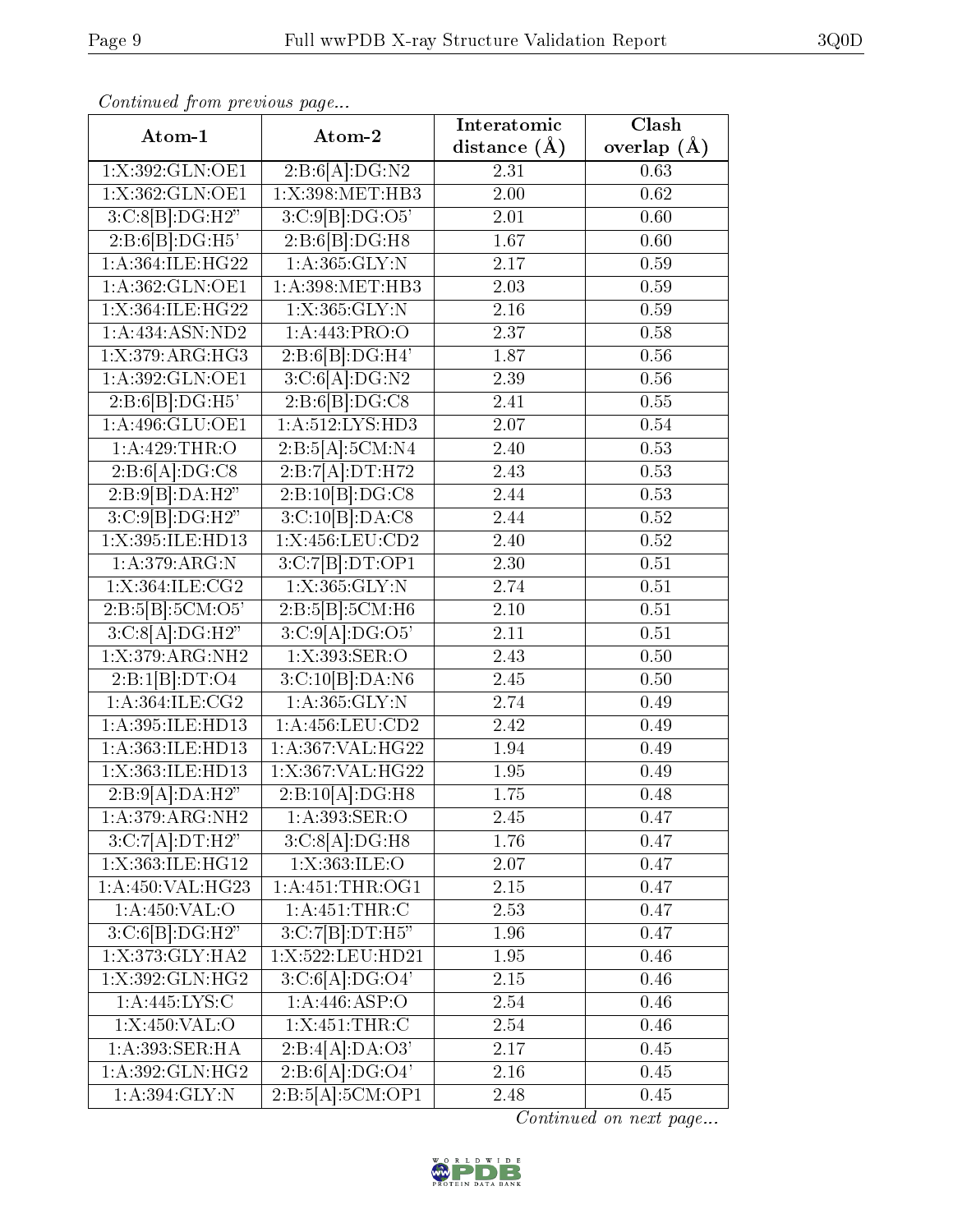| Continuati pom previous page |                             | Interatomic    | $\overline{\text{Clash}}$ |
|------------------------------|-----------------------------|----------------|---------------------------|
| Atom-1                       | Atom-2                      | distance $(A)$ | overlap $(A)$             |
| 1:X:395:ILE:HD13             | 1:X:456:LEU:HD22            | 1.98           | 0.45                      |
| 2:B:3[B]:DC:H2"              | $2:\overline{B:4[B]:DA:CS}$ | 2.52           | 0.45                      |
| 1:A:420:LEU:HD23             | 1:A:470:ARG:HD2             | 1.99           | 0.44                      |
| 1:X:420:LEU:HD23             | 1:X:470:ARG:HD2             | 2.00           | 0.44                      |
| 1: A:363: ILE: HG12          | 1: A:363: ILE: O            | 2.11           | 0.44                      |
| 1:X:516:ILE:HA               | 1:X:517:PRO:HD3             | 1.83           | 0.44                      |
| 1:A:443:PRO:HA               | 1:A:444:PRO:H <sub>D3</sub> | $1.59\,$       | 0.44                      |
| 1:A:381:GLU:O                | 1:A:385:LEU:HD13            | 2.18           | 0.43                      |
| 1: X: 381: GLU:O             | 1:X:385:LEU:HD13            | 2.18           | 0.43                      |
| 3:C:1[A]:DC:H2"              | 3:C:2[A].DT:OP2             | 2.18           | 0.43                      |
| 2:B:8[B]:DC:H2"              | 2:B:9[B]:DA:C8              | 2.54           | 0.43                      |
| 1:X:445:LYS:C                | 1: X:446: ASP:O             | 2.55           | 0.43                      |
| 1:X:399:LYS:C                | 5:X:3:HOH:O                 | 2.57           | 0.42                      |
| 2:B:8[A]:DC:H2'              | 2:B:9[A]:DA:CS              | 2.55           | 0.42                      |
| 1: X:420: LEU: N             | 1:X:420:LEU:HD12            | 2.35           | 0.42                      |
| 1:A:496:GLU:HG3              | 1:A:512:LYS:HB3             | 2.00           | 0.42                      |
| 1:A:442:GLU:N                | 5:A:13:HOH:O                | 2.53           | 0.42                      |
| 1: X:397: TYR:CD2            | 1:X:405:LEU:HD22            | 2.55           | 0.41                      |
| 1:A:420:LEU:N                | 1:A:420:LEU:HD12            | 2.36           | 0.41                      |
| 1:A:405:LEU:HD12             | 1:A:454:LEU:HD23            | 2.01           | 0.41                      |
| 1:A:459:SER:CB               | 1:A:464:ASN:HD21            | 2.32           | 0.41                      |
| 1:X:522:LEU:HD23             | 1:X:522:LEU:HA              | 1.83           | 0.41                      |
| 1:X:522:LEU:HD23             | 1:X:523:PRO:HD2             | 2.03           | 0.41                      |
| 2:B:8[B]:DC:O2               | 3:C:3[B]:DG:N2              | 2.40           | 0.41                      |
| 1: A:516: ILE: O             | 1: A:519: GLN: HG3          | 2.20           | 0.41                      |
| 1:X:405:LEU:HD12             | 1:X:454:LEU:HD23            | 2.03           | 0.41                      |
| 1:A:395:ILE:HD13             | 1:A:456:LEU:HD22            | 2.03           | 0.41                      |
| 1:A:522:LEU:HA               | 1: A: 523: PRO: HD3         | 1.76           | 0.41                      |
| 1:A:445:LYS:O                | 1:A:446:ASP:O               | 2.39           | 0.41                      |
| 1:A:397:TYR:CD2              | 1:A:405:LEU:HD22            | 2.56           | 0.41                      |
| 1:X:516:ILE:O                | 1:X:519:GLN:HG3             | 2.20           | 0.41                      |
| 1:X:459:SER:CB               | 1:X:464:ASN:HD21            | 2.34           | 0.41                      |
| 1:X:382:LEU:O                | 1: X: 387: ILE:N            | 2.53           | 0.40                      |
| 1:X:460:ILE:HA               | 1:X:494:VAL:O               | 2.22           | 0.40                      |
| 1:A:516:ILE:HA               | 1: A:517: PRO:HD3           | 1.90           | 0.40                      |
| 3:C:3[A]:DG:H8               | 3:C:3[A]:DG:OP2             | 2.05           | 0.40                      |

Continued from previous page.

There are no symmetry-related clashes.

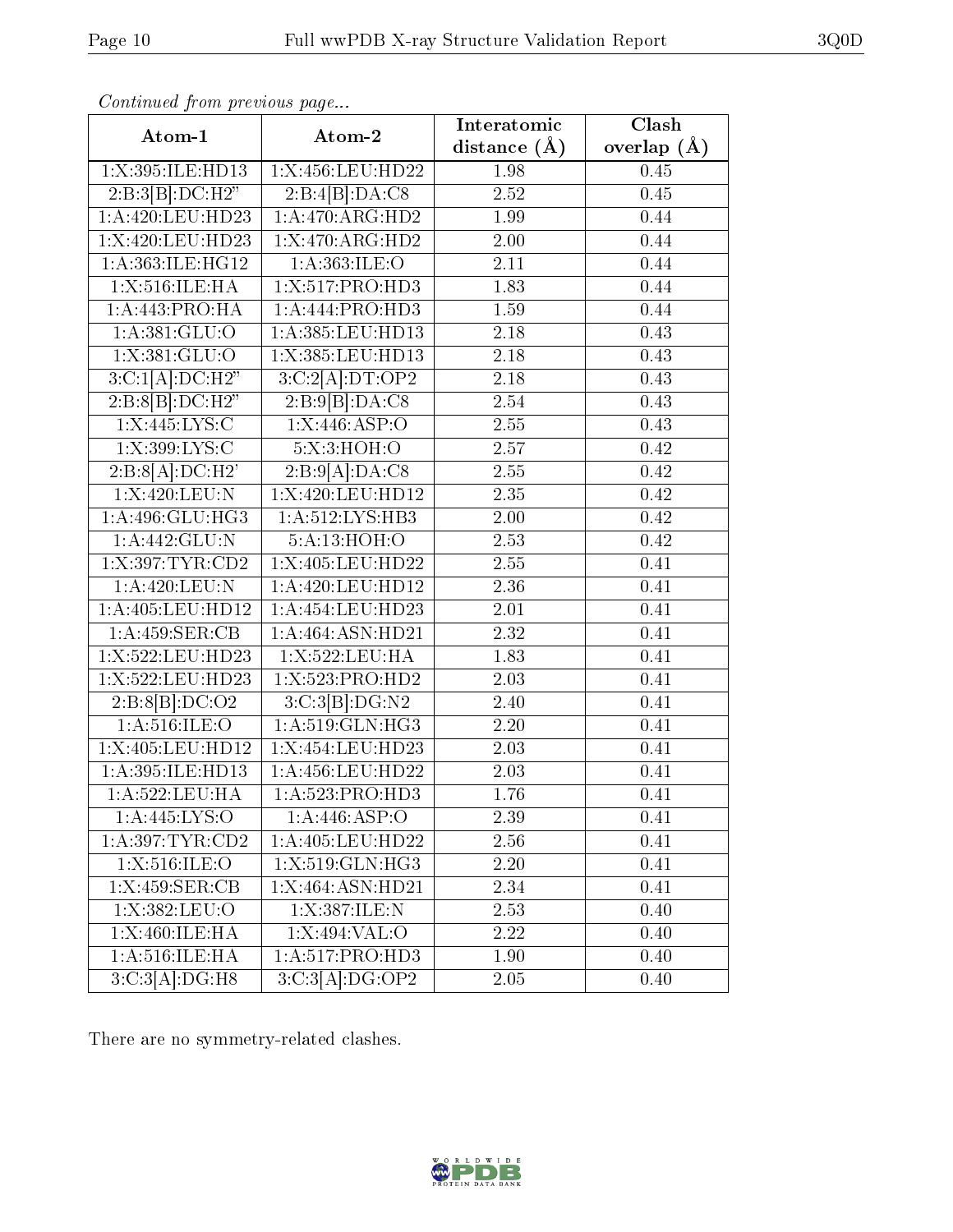### 5.3 Torsion angles (i)

#### 5.3.1 Protein backbone  $(i)$

In the following table, the Percentiles column shows the percent Ramachandran outliers of the chain as a percentile score with respect to all X-ray entries followed by that with respect to entries of similar resolution.

The Analysed column shows the number of residues for which the backbone conformation was analysed, and the total number of residues.

| Mol | Chain | Analysed                      | Favoured    | Allowed   | $\vert$ Outliers | Percentiles             |
|-----|-------|-------------------------------|-------------|-----------|------------------|-------------------------|
|     |       | 137/167(82%)                  | $124(90\%)$ | 10(7%)    | $3(2\%)$         | $\boxed{6}$ $\boxed{6}$ |
|     |       | $132/167$ (79\%)   119 (90\%) |             | $12(9\%)$ | $1(1\%)$         | 27<br>19                |
| All | All   | $269/334(80\%)$   243 (90\%)  |             | $22(8\%)$ | $4(2\%)$         | 12 <br>10 <sup>°</sup>  |

All (4) Ramachandran outliers are listed below:

| Mol | Chain | Res | Type |
|-----|-------|-----|------|
|     |       | 446 | A SP |
|     |       | 446 | ASP  |
|     |       | 451 | THR. |
|     |       | 450 | VA L |

#### 5.3.2 Protein sidechains  $(i)$

In the following table, the Percentiles column shows the percent sidechain outliers of the chain as a percentile score with respect to all X-ray entries followed by that with respect to entries of similar resolution.

The Analysed column shows the number of residues for which the sidechain conformation was analysed, and the total number of residues.

| Mol | Chain | Analysed        | Rotameric   Outliers |           | Percentiles           |
|-----|-------|-----------------|----------------------|-----------|-----------------------|
|     |       | 117/144(81%)    | $108(92\%)$          | $9(8\%)$  | 18 <sup>°</sup><br>13 |
|     |       | $112/144(78\%)$ | $102(91\%)$          | $10(9\%)$ | 13<br>9               |
| All | All   | $229/288(80\%)$ | $210(92\%)$          | $19(8\%)$ |                       |

All (19) residues with a non-rotameric sidechain are listed below:

| Mol | Chain | Res | $\Gamma$ ype    |
|-----|-------|-----|-----------------|
|     |       | 362 | $\rightarrow$ . |
|     |       | 363 |                 |

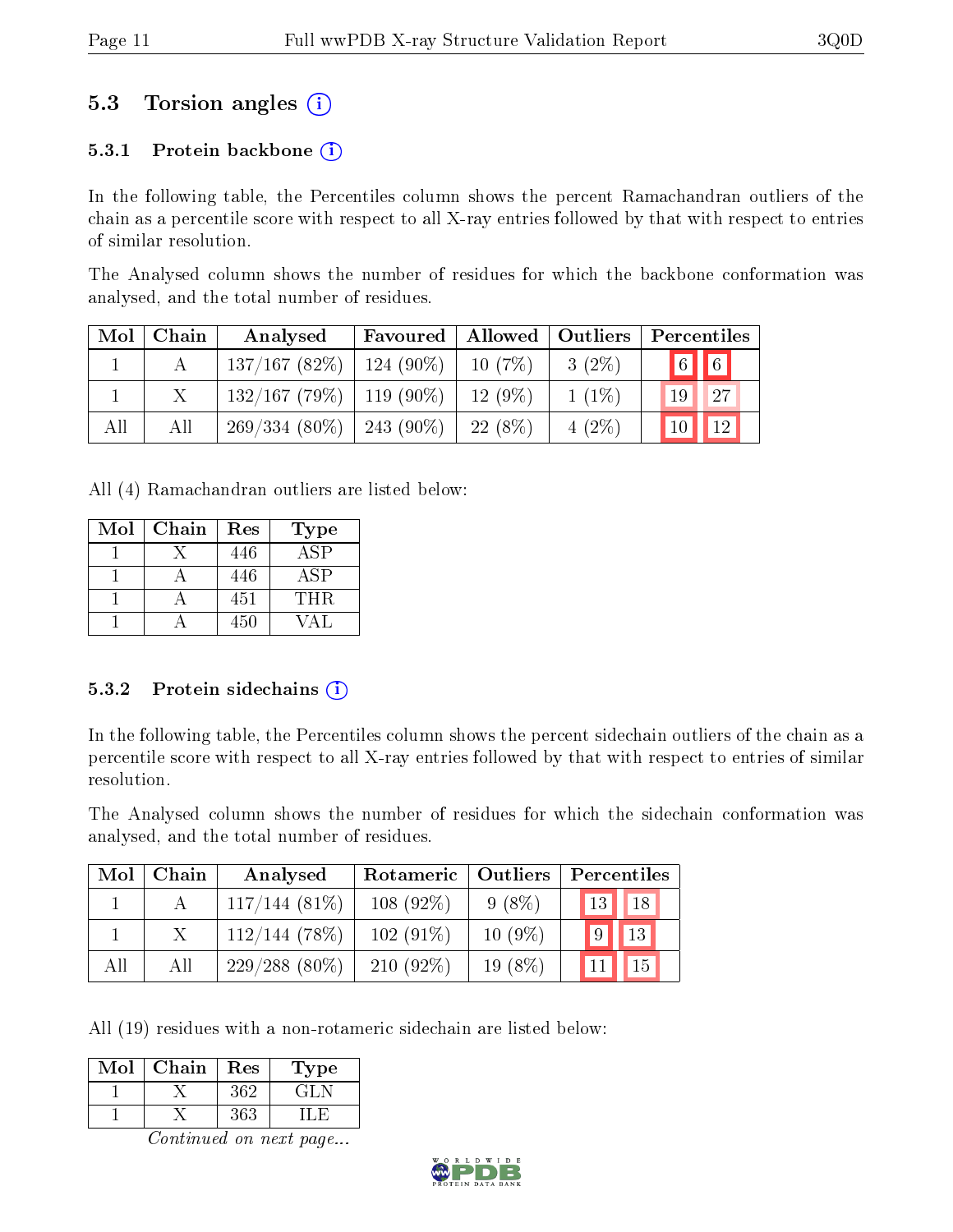| Mol            | Chain                   | Res              | Type        |
|----------------|-------------------------|------------------|-------------|
| $\mathbf{1}$   | $\overline{X}$          | 427              | ILE         |
| $\mathbf{1}$   | $\overline{\mathrm{X}}$ | 448              | GLN         |
| $\mathbf{1}$   | $\overline{\mathrm{X}}$ | 450              | <b>VAL</b>  |
| $\mathbf 1$    | $\overline{\mathrm{X}}$ | 451              | <b>THR</b>  |
| $\mathbf{1}$   | $\overline{\mathrm{X}}$ | 456              | LEU         |
| $\mathbf{1}$   | $\overline{\mathrm{X}}$ | 484              | <b>LYS</b>  |
| $\mathbf{1}$   | $\overline{\mathrm{X}}$ | 496              | GLU         |
| $\mathbf{1}$   | $\overline{\mathrm{X}}$ | 504              | <b>HIS</b>  |
| $\mathbf{1}$   | $\overline{A}$          | 362              | <b>GLN</b>  |
| $\overline{1}$ | $\overline{A}$          | 363              | <b>ILE</b>  |
| $\overline{1}$ | $\overline{A}$          | 427              | ILE         |
| $\overline{1}$ | $\overline{\rm A}$      | 448              | <b>GLN</b>  |
| $\mathbf{1}$   | $\overline{\rm A}$      | 451              | THR         |
| $\mathbf 1$    | $\overline{\rm A}$      | 456              | LEU         |
| 1              | $\overline{\rm A}$      | 484              | <b>LYS</b>  |
| $\mathbf 1$    | $\boldsymbol{A}$        | 504              | НIS         |
| $\overline{1}$ | А                       | $\overline{5}22$ | ${\rm LEU}$ |

Continued from previous page...

Some sidechains can be flipped to improve hydrogen bonding and reduce clashes. All (6) such sidechains are listed below:

| Mol | Chain | Res | <b>Type</b>               |
|-----|-------|-----|---------------------------|
|     | X     | 461 | $\overline{\mathrm{ASN}}$ |
|     | X     | 464 | <b>ASN</b>                |
|     |       | 431 | <b>GLN</b>                |
|     |       | 434 | ASN                       |
|     |       | 461 | <b>ASN</b>                |
|     |       |     | ASN                       |

#### 5.3.3 RNA  $(i)$

There are no RNA molecules in this entry.

### 5.4 Non-standard residues in protein, DNA, RNA chains  $(i)$

2 non-standard protein/DNA/RNA residues are modelled in this entry.

In the following table, the Counts columns list the number of bonds (or angles) for which Mogul statistics could be retrieved, the number of bonds (or angles) that are observed in the model and the number of bonds (or angles) that are defined in the Chemical Component Dictionary. The Link column lists molecule types, if any, to which the group is linked. The Z score for a bond length (or angle) is the number of standard deviations the observed value is removed from the

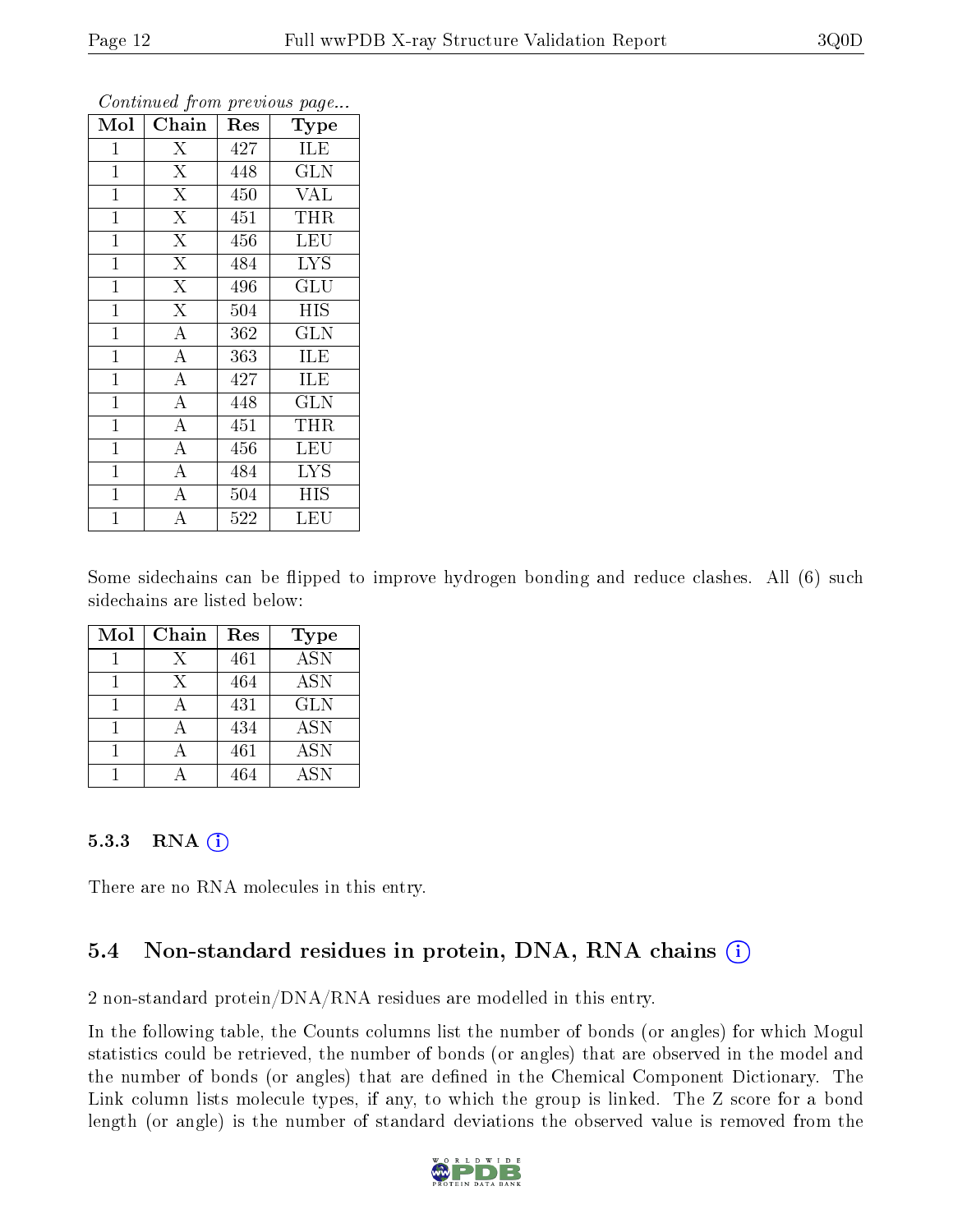| Mol<br>Type | Chain | $\operatorname{Res}$ |      | Link | Bond lengths |      |                  | Bond angles |      |           |
|-------------|-------|----------------------|------|------|--------------|------|------------------|-------------|------|-----------|
|             |       |                      |      |      | Counts       | RMSZ | H Z <br>$\geq 2$ | Counts      | RMSZ | Z <br>#   |
| റ           | 5CM   |                      | 5[A] |      | 15,21,22     | 5.03 | 5(33%)           | 19,30,33    | ാറ   | $2(10\%)$ |
| റ           | 5CM   |                      | 5 B  |      | 15,21,22     | 5.08 | 5(33%)           | 19,30,33    | 1.24 | $2(10\%)$ |

expected value. A bond length (or angle) with  $|Z| > 2$  is considered an outlier worth inspection. RMSZ is the root-mean-square of all Z scores of the bond lengths (or angles).

In the following table, the Chirals column lists the number of chiral outliers, the number of chiral centers analysed, the number of these observed in the model and the number defined in the Chemical Component Dictionary. Similar counts are reported in the Torsion and Rings columns. '-' means no outliers of that kind were identified.

| Mol |     |      | $\vert$ Type $\vert$ Chain $\vert$ Res $\vert$ Link $\vert$ Chirals | <b>Torsions</b>         | Rings         |
|-----|-----|------|---------------------------------------------------------------------|-------------------------|---------------|
|     | 5CM | 5[A] | <b>Section</b>                                                      | $3/4/21/22$   $0/2/2/2$ |               |
|     | 5CM | 5 B  |                                                                     | 1/4/21/22               | $\pm 0/2/2/2$ |

| Mol            | Chain | Res  | <b>Type</b> | Atoms   | Z     | Observed $(A)$ | Ideal(A) |
|----------------|-------|------|-------------|---------|-------|----------------|----------|
| 2              | Β     | 5 B  | 5CM         | $C4-N3$ | 11.50 | 1.51           | 1.35     |
| $\overline{2}$ | B     | 5 A  | 5CM         | $C4-N3$ | 11.27 | 1.51           | 1.35     |
| $\overline{2}$ | B     | 5 B  | 5CM         | $C5-C4$ | 10.30 | 1.57           | 1.41     |
| $\overline{2}$ | Β     | 5[A] | 5CM         | $C5-C4$ | 10.26 | 1.57           | 1.41     |
| 2              | B     | 5[A] | 5CM         | $C2-N3$ | 9.09  | 1.56           | 1.38     |
| $\overline{2}$ | B     | 5 B  | 5CM         | $C2-N3$ | 9.07  | 1.56           | 1.38     |
| $\overline{2}$ | Β     | 5[A] | 5CM         | $C6-C5$ | 5.80  | 1.56           | 1.40     |
| $\overline{2}$ | B     | 5 B  | 5CM         | $C6-C5$ | 5.59  | 1.55           | 1.40     |
| $\overline{2}$ | В     | 5 B  | 5CM         | $C4-N4$ | 4.94  | 1.46           | 1.34     |
| $\overline{2}$ | Β     | 5[A] | 5CM         | $C4-N4$ | 4.64  | 1.45           | 1.34     |

All (10) bond length outliers are listed below:

All (4) bond angle outliers are listed below:

| Mol | Chain | $\operatorname{Res}% \left( \mathcal{N}\right) \equiv\operatorname{Res}(\mathcal{N}_{0},\mathcal{N}_{0})$ | Type | Atoms       |         | Observed $(°)$ | Ideal $({}^o)$ |
|-----|-------|-----------------------------------------------------------------------------------------------------------|------|-------------|---------|----------------|----------------|
|     |       | 5 B                                                                                                       | 5CM  | $C2-N3-C4$  | 3.76    | 120.55         | 116.02         |
|     |       | 5[A]                                                                                                      | 5CM  | $C2-N3-C4$  | 3.21    | 119.90         | 116.02         |
|     |       | 5 B                                                                                                       | 5CM  | $C5-C6-N1$  | $-2.11$ | 11992          | 122.19         |
|     |       | 5[A]                                                                                                      | 5CM  | $C5A-C5-C4$ | $-2.02$ | 119.68         | 191-79         |

There are no chirality outliers.

All (4) torsion outliers are listed below:

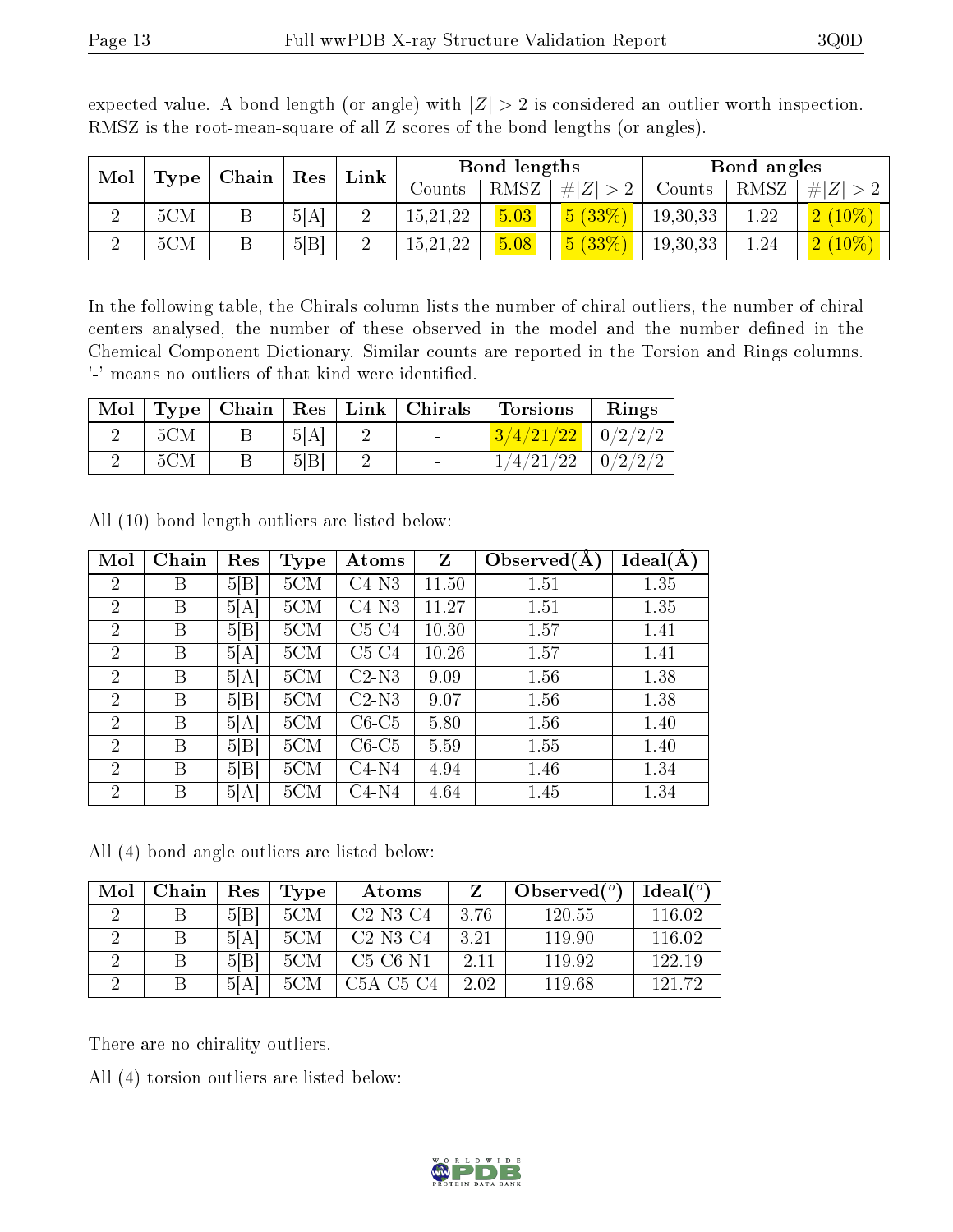| Mol | Chain | Res     | Type | Atoms              |
|-----|-------|---------|------|--------------------|
|     |       | 51 A I  | 5CM  | $O4'$ -C1'-N1-C6   |
| 9   |       | 5 A     | 5CM  | $O4'$ -C4'-C5'-O5' |
| 2   | R     | 5 B     | 5CM  | $O4'$ -C1'-N1-C6   |
| - 2 |       | А<br>וה | 5CM  | $C3'-C4'-C5'-O5'$  |

There are no ring outliers.

2 monomers are involved in 3 short contacts:

|  |  | Mol   Chain   Res   Type   Clashes   Symm-Clashes |
|--|--|---------------------------------------------------|
|  |  |                                                   |
|  |  |                                                   |

#### 5.5 Carbohydrates  $(i)$

There are no carbohydrates in this entry.

### 5.6 Ligand geometry (i)

Of 1 ligands modelled in this entry, 1 is monoatomic - leaving 0 for Mogul analysis.

There are no bond length outliers.

There are no bond angle outliers.

There are no chirality outliers.

There are no torsion outliers.

There are no ring outliers.

No monomer is involved in short contacts.

#### 5.7 [O](https://www.wwpdb.org/validation/2017/XrayValidationReportHelp#nonstandard_residues_and_ligands)ther polymers  $(i)$

There are no such residues in this entry.

### 5.8 Polymer linkage issues  $(i)$

There are no chain breaks in this entry.

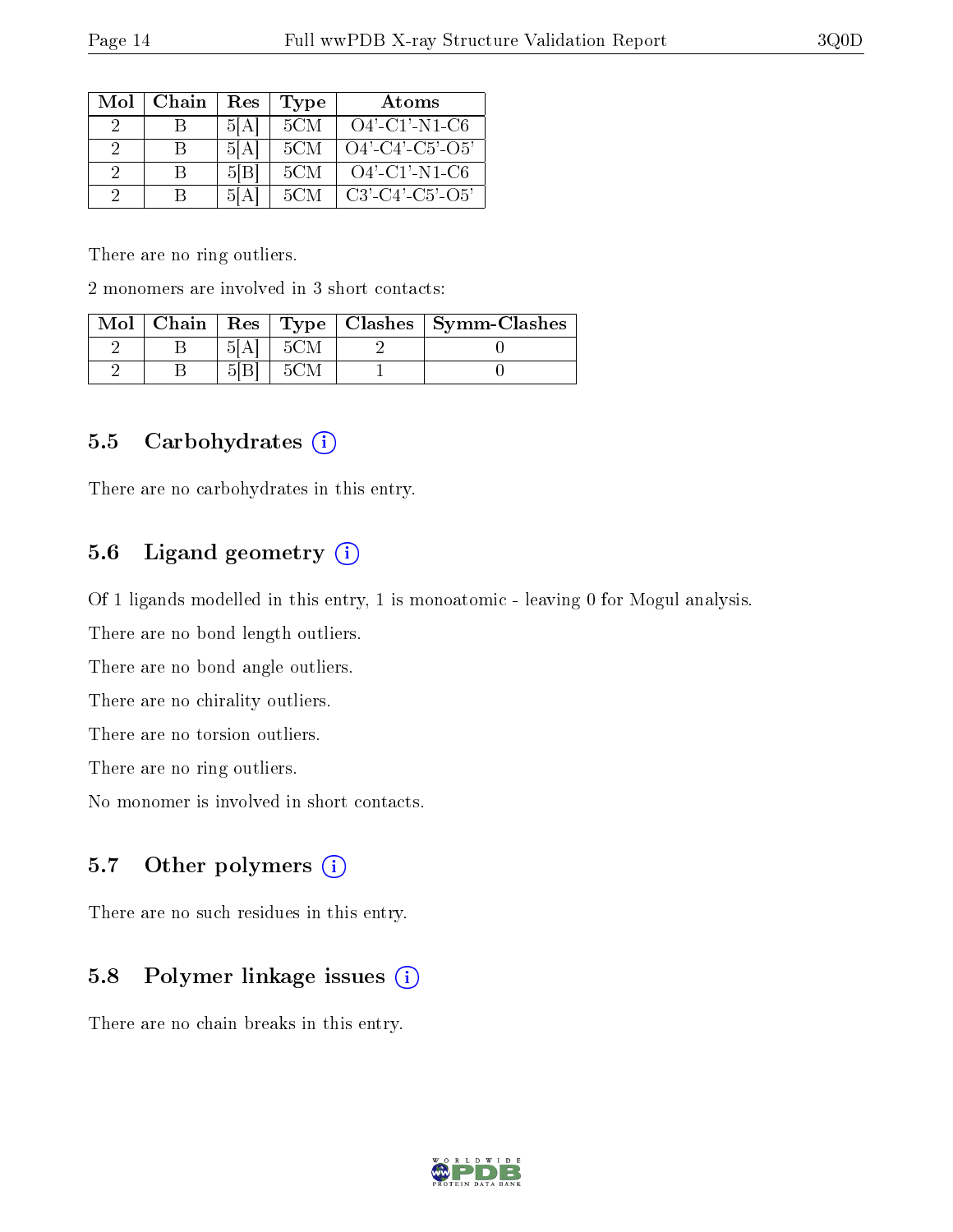# 6 Fit of model and data  $(i)$

# 6.1 Protein, DNA and RNA chains  $(i)$

In the following table, the column labelled  $#RSRZ> 2'$  contains the number (and percentage) of RSRZ outliers, followed by percent RSRZ outliers for the chain as percentile scores relative to all X-ray entries and entries of similar resolution. The OWAB column contains the minimum, median,  $95<sup>th</sup>$  percentile and maximum values of the occupancy-weighted average B-factor per residue. The column labelled ' $Q< 0.9$ ' lists the number of (and percentage) of residues with an average occupancy less than 0.9.

| Mol | Chain        | Analysed          | $<$ RSRZ $>$ | $\#\text{RSRZ}{>}2$             | $OWAB(A^2)$    | $\rm Q\textcolor{black}{<}0.9$ |
|-----|--------------|-------------------|--------------|---------------------------------|----------------|--------------------------------|
|     | A            | $145/167$ (86\%)  | 0.35         | $9(6\%)$<br>$ 20\rangle$<br>22  | 37, 58, 82, 98 |                                |
|     | $\mathbf{X}$ | $140/167$ (83\%)  | 0.38         | $9(6\%)$<br><sup>19</sup><br>21 | 38, 57, 81, 99 |                                |
| 2   |              | $9/10(90\%)$      | $-0.32$      | $\vert$ 100<br>$0$   100        | 41, 48, 67, 76 |                                |
| -3  | $\rm C$      | $10/10$ $(100\%)$ | $-0.30$      | 100<br>$\blacksquare$ 100       | 40, 48, 61, 68 |                                |
| All | All          | $304/354$ (85%)   | 0.32         | (5%)<br>22<br>24<br>18          | 37, 57, 82, 99 |                                |

All (18) RSRZ outliers are listed below:

| Mol          | ${\rm Chain}$           | Res | Type       | $_{\rm RSRZ}$ |
|--------------|-------------------------|-----|------------|---------------|
| 1            | X                       | 444 | PRO        | 5.9           |
| $\mathbf 1$  | $\overline{\mathrm{X}}$ | 503 | <b>SER</b> | 4.9           |
| $\mathbf{1}$ | A                       | 364 | ILE        | 4.8           |
| $\mathbf{1}$ | $\overline{\mathrm{X}}$ | 504 | HIS        | 4.6           |
| $\mathbf{1}$ | $\overline{\rm A}$      | 363 | ILE        | 3.4           |
| $\mathbf{1}$ | $\overline{A}$          | 503 | SER        | 3.1           |
| $\mathbf{1}$ | $\overline{A}$          | 434 | ASN        | 2.7           |
| $\mathbf{1}$ | $\overline{\rm A}$      | 415 | $\rm GLY$  | 2.6           |
| $\mathbf{1}$ | $\overline{A}$          | 380 | MET        | 2.6           |
| $\mathbf{1}$ | $\overline{\rm A}$      | 497 | TYR        | 2.4           |
| $\mathbf{1}$ | $\overline{\mathrm{X}}$ | 435 | VAL        | 2.3           |
| $\mathbf{1}$ | X                       | 473 | <b>LYS</b> | 2.3           |
| $\mathbf{1}$ | $\overline{X}$          | 363 | ILE        | 2.3           |
| $\mathbf{1}$ | X                       | 522 | LEU        | 2.2           |
| $\mathbf 1$  | $\overline{\mathrm{X}}$ | 434 | <b>ASN</b> | $2.1\,$       |
| $\mathbf 1$  | А                       | 444 | PRO        | $2.1\,$       |
| 1            | $\overline{\mathrm{X}}$ | 460 | ILE        | 2.1           |
| 1            | Α                       | 398 | МЕТ        | $2.0\,$       |